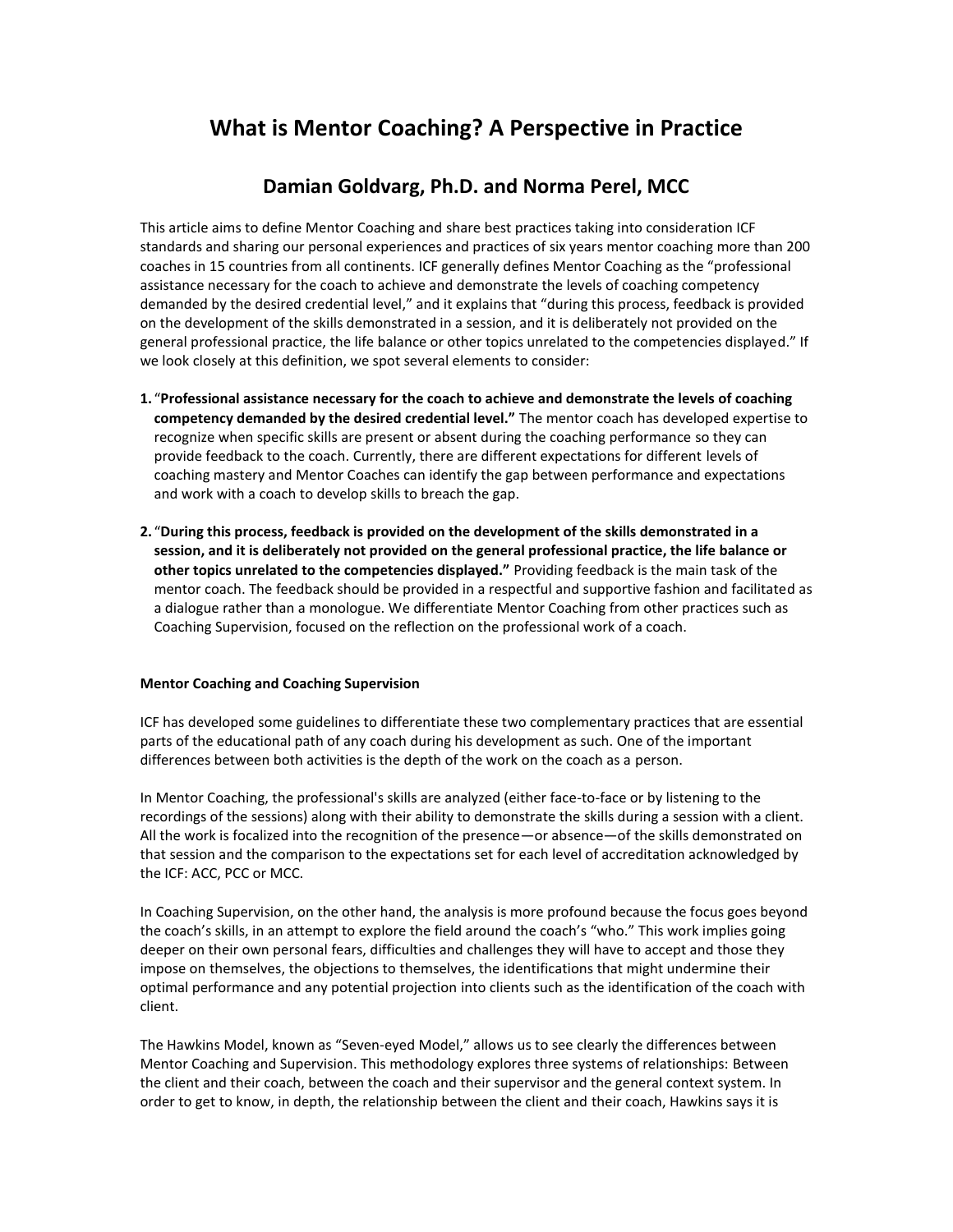necessary to explore the client's characteristics, the coach's interventions and the peculiarities of the relationship between them. With regards to the work of the coach-supervisor system, the Seven-eyed Model suggests that we should analyze the emotional responses of the coach to what the client brings forwards, what is known as the "parallel process;" i.e., the repetition in the stage of supervision of elements of the Coaching session; and the responses of the supervisor to the content presented by the coach. In the analysis of the third system, or general context, several variables are explored, among them the organizational context, the financial, social and political conditions that affect the interaction between the other two systems.

### **Individual and Group Mentor Coaching**

Mentor Coaching can be effectively provided using both modalities. According to ICF, it is expected that in coach training and the process of renewing credentials, there is a minimum of 10 hours of mentor coaching from which at least three should be individual sessions. In Individual Mentor Coaching, coaches may submit the following in advance to the mentor coach: a recorded session (between 20 minutes and one hour long), the transcription of the session and a self-assessment reflection. This is a very useful practice, as the self-analysis promotes awareness, the consolidation of the strengths and the recognition of those skills that need to be polished to optimize the operation. This is not an ICF requirement, but rather a strong recommendation by us, the authors.

This allows the mentor coach to evaluate the material against the different levels of the ICF Competencies before meeting with the coach. The objective of this pedagogical resource is the development of coaching skills based on the provision of feedback for specific work, performed with a specific client in a particular circumstance.

In Group Mentor Coaching, participants learn not only from the mentor coach but also from their peers. The process may consist of discussion of recordings or of a coaching session in which one of the group participants performs as a client and another one as the coach. The remaining members attend to the session silently and, later, provide feedback. The aim of this approach is for every member to get the chance to learn from each other and require that the Mentor Coach facilitates the discussion effectively.

It is important to note that according to ICF policies, Group Mentor Coaching processes should not include more than 10 people, and that both, Individual and Group Mentor Coaching processes must last a duration of at least three months.

#### *Individual Mentor Coaching Process*

In our own approach to Mentor Coaching, we separate the process into five components. In the first part, the "agreement" is set: It entails the Mentor Coach asking the coach about which competencies they would like to review during the session in order to receive feedback. In the second part, the Mentor Coach listens to the coach while they demonstrate their skills based on a recording or a live session. During the third part, the coach reflects on their performance and elaborates a self-assessment before receiving the comments and the feedback from the Mentor Coach. The fourth moment is devoted to feedback provided by the Mentor Coach, which is offered in a conversational way. It should be a dialogue, not a monologue. During the fifth instance of the process, the coach shares their learning and decides what they will be addressing in the future.

The recording must be submitted in advance providing the Mentor Coach enough time to consider the material and formulate what they see as strengths and development areas.

#### *Group Mentor Coaching Process*

When the work takes place within a group, a recording may be listened to in advance of said session or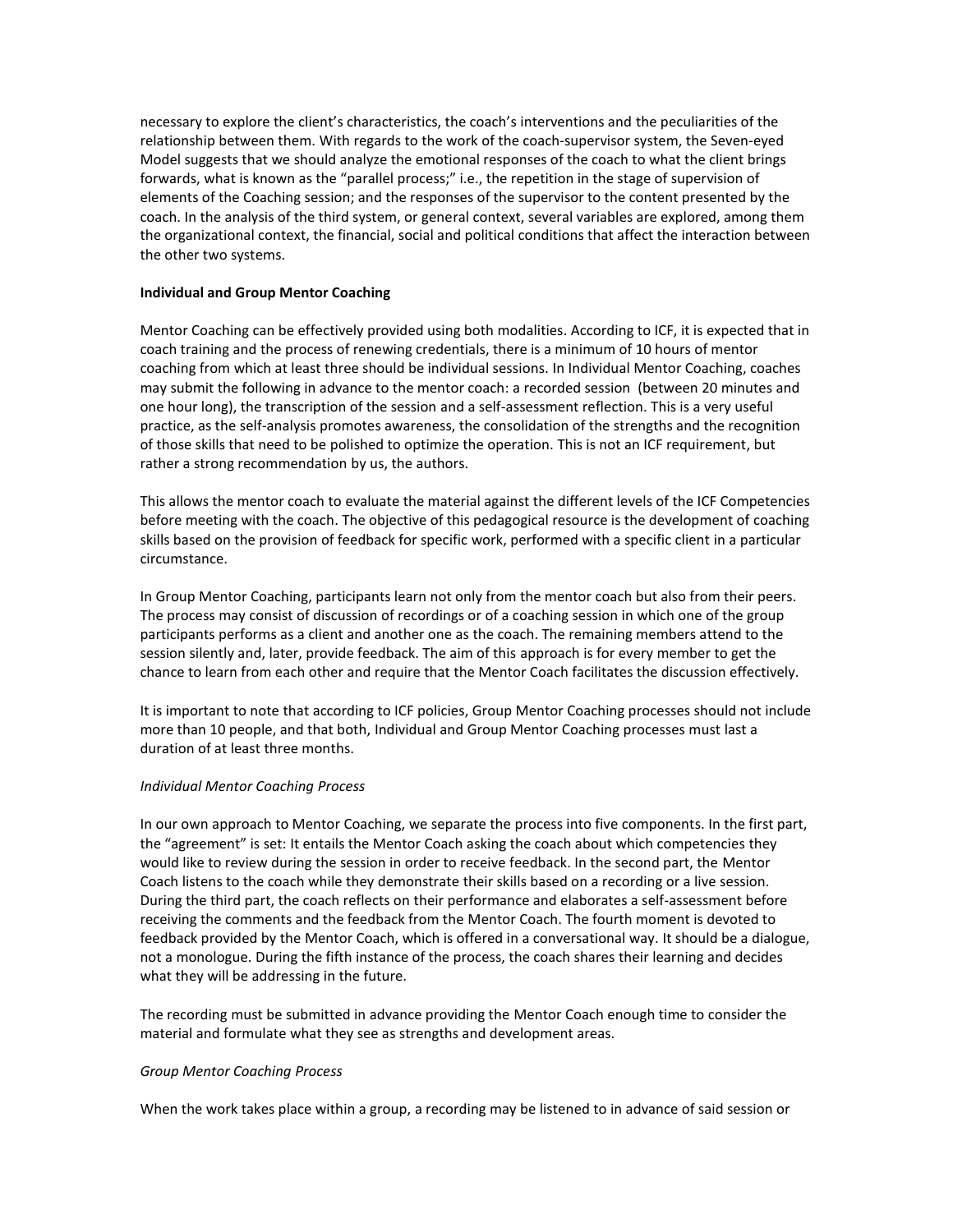one of the participating coaches may perform as the client and another one as the coach. During the session, the Mentor Coach and the remaining peers observe and note their reflections of how the session mapped against targeted skill development areas.

When the group moves to the feedback stage, the Mentor Coach first asks the client to share their impressions, then they ask so to the coach, and finally the Mentor Coach provides their comments. To conclude, the coach shares what they learned in the process and how they plan to apply such learning in subsequent sessions. This participative mechanism will result in every member of the group learning from all of their peers and being enriched beyond the experience levels any one individual might offer. The expected final result is that each coach may introduce all the knowledge they collected in these sessions into their daily practice.

## **COMPETENCIES AND RESPONSIBILITIES OF A MENTOR COACH Responsibilities of a Mentor Coach**

In its official webpage, the ICF lists suggested behaviors that are desirable and expected from a Mentor Coach. There is also a list of responsibilities a Mentor Coach needs to consider in their professional work. Among them, we call attention to the following:

**1.** "Model effective initiation and contracting of coach relationship." The Mentor Coach is a model for the coach, so they need to be extremely clear and specific in the stage of the process devoted to the contracting of the services that will be rendered. In this moment of the relationship, the Mentor Coach must fully explain to the potential client what Mentor Coaching is, how it operates, what potential expectations the client may hold and how financial aspects will be handled. Many of these tasks are similar to the ones conveyed at the beginning of a coaching process. The main difference is that the Mentor Coach is expected to be absolutely clear and effective, as they are modeling the professional behavior of the coach from the very beginning of the relationship.

**2.** "Explore fully with the coach what is aimed at achieving in the Mentor Coaching process." This exploration comprises two levels. On the one hand, the Mentor Coach wants to acknowledge the specific objectives driving the coach into this learning process. But also, each session is a potential opportunity to focus on the specific competencies that may be chosen by the coach at the beginning of the relationship.

**3.** "Ensure both are clear about the purpose of the Mentor Coaching." Such behavior reinforces the coach-Mentor Coach contract. During the clarification of the purpose of the Mentor Coaching process, it is also possible to include an exploration on the way of learning preferred by the coach, in order to determine how they prefer to receive feedback and what they expect from the learning process and the Mentor Coach.

**4.** "Establish measures of success in partnership with the coach." Generally speaking, these success measures are closely related to the achievement of the ICF Credential exam; yet they may also refer to the acquisition of a higher ability in the performance of the Coaching Competencies.

**5.** "Fully discuss fees, time frame and other aspects of a Mentor Coaching relationship." Completely clarifying these initial aspects, which may seem auxiliary, ensures a field work that is free from obstacles and the avoidance of potential misunderstandings on aspects as simple as when the session is to be paid for or what would happen if the coach needs to cancel an individual session too close to the time scheduled.

**6.** "Inform the coach regarding all aspects of the ICF Code of Ethics and the availability of the Ethical Conduct Review Board." Given the Mentor Coach is a role model and a professional guide, they are expected not only to adhere to the ICF's Code of Ethics, but also to know it deeply enough to be able to explain it to the coaches whom they work. For example, a client may want to explore an issue that is not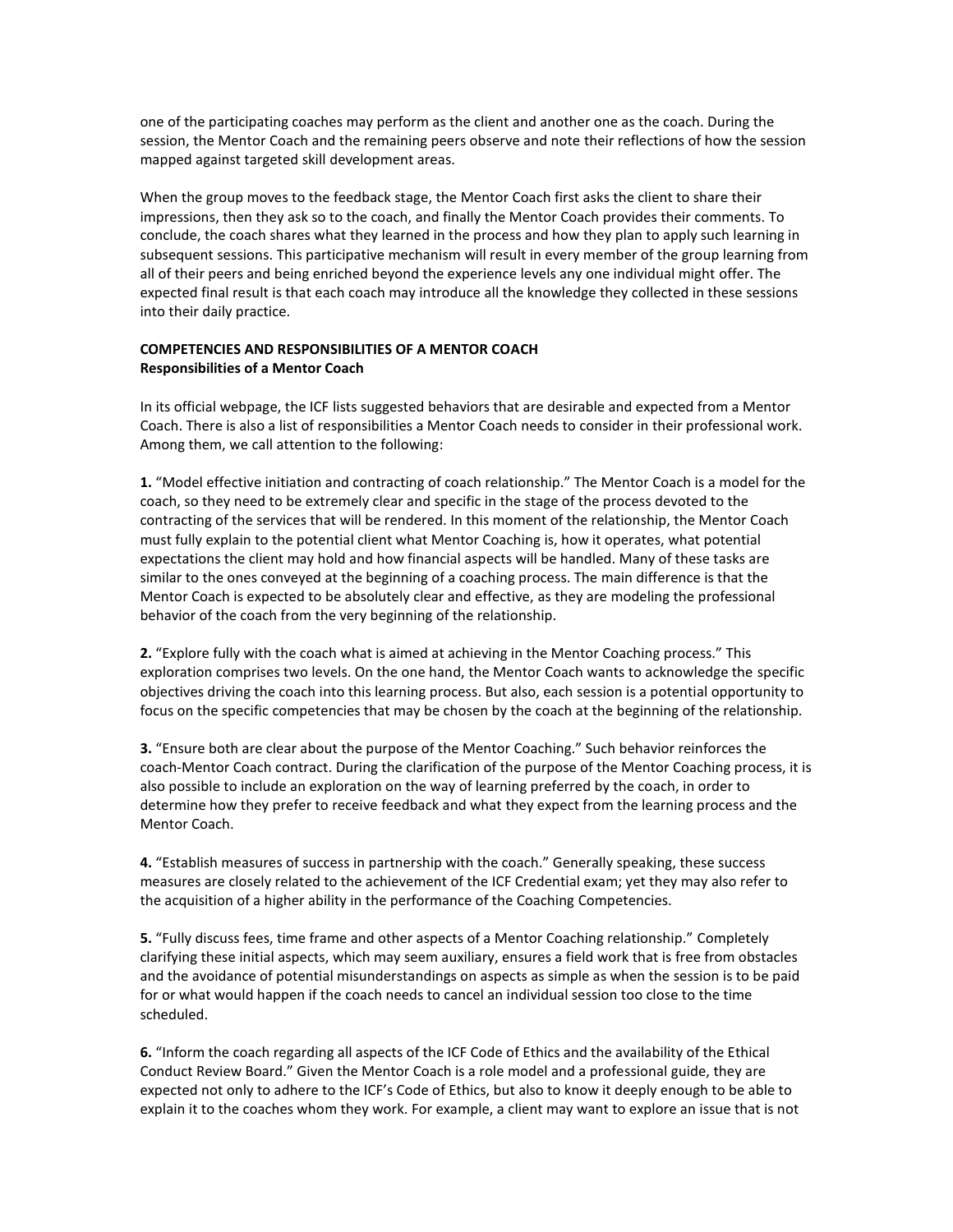appropriate for coaching with their coach. If this happens within the frame of a Mentor Coaching process, with the client present and the coach does not realize it and starts exploring the issue, the Mentor Coach will interrupt the session and explain that the issue is not appropriate for a coaching session. Even when participants in a Mentor Coaching group are expected to be familiarized with the definition of coaching endorsed by ICF, coaches may, in their first stage of training, inadvertently accept exploring issues that require the attention of other professionals—for instance, those related to depression, anxiety or other issues that demand a referral to a psychologist or psychiatrist.

**7.** "Encourage the coach to meet other potential Mentor Coaches in order to find the best suited professional to match their needs." This is a practice that ICF also encourages among those clients seeking a coaching service. The idea is that once the client has the chance to choose between several options, they may be able to find the professional best suited to address their needs. There are clients who feel more comfortable working with coaches who bear some characteristics they feel familiar with, while others prefer to work with professionals with diverse styles and experiences because they consider these differences as a chance to learn.

**8.** "Make no guarantee that as a result of the Mentor Coaching process, the coach will obtain the credential level they are seeking." This is extremely important, as each person's learning process relies on multiple variables—for instance, their own capacity to incorporate new learning as well as their attitude to interpret information and deploy the new learnings. Sometimes, it is observed that experienced coaches who seek the ICF MCC Credential find out they need to "unlearn" some behaviors more associated to the work of a consultant than to a coach. To ICF, the coach is expected to be a "full" collaborator during the coaching process. Many times, this presumes letting the client "take control of the wheel," which entails a hard challenge to overcome for those who tend to lead the way in their professional arena.

**9.** "Guarantee coaching sessions are individually analyzed, that the coach gets the relevant feedback between sessions, and that there is enough time between Mentor Coaching sessions to allow for the incorporation of learning and personal development." The coach develops their skills along a process that enables them to deploy what they have learned in the Mentor Coaching sessions. That is why ICF recommends that the 10-hour process of sessions spans over at least three months, as the deployment of the new learning derived from the feedback is essential for that process.

**10.** "Provide specific oral and written feedback using material examples from the sessions, in such a way that (a) the coach knows precisely what is correctly being done; and (b) the coach is able to understand what needs to be done to develop a deeper level in the mastering of the Art of Coaching." The specificity of the examples allows the coach to gain clarity on how their skills are demonstrated during the analyzed coaching session. This why it is important that the Mentor Coach takes notes while observing the coach, so they will then be able to provide the most thorough feedback they can, providing as many examples of behaviors displayed during the session as possible, illustrating the Coaching Competencies deployed.

According to ICF guidelines, the Mentor Coach is expected to demonstrate these personal traits:

- "Is trustworthy and has the ability to develop empathy with the coach."
- "Is someone who encourages the learner to reach beyond what the coach initially feels is possible. Assists the coach contracting the services in broadening his creative process."
- "Demonstrates equal partnership by being open, vulnerable and willing to take appropriate risks; for example, in providing feedback that may feel uncomfortable."
- "Has the ability to be supportive and authentic in celebrating the learner's achievements and growth throughout the process."
- "Is secure in their own work and is able to demonstrate appreciation and respect for the unique style of each mentee."
- "Encourages the development of the learner's own coaching style."
- "Is willing to encourage regular and mutual assessment of the effectiveness of the relationship."